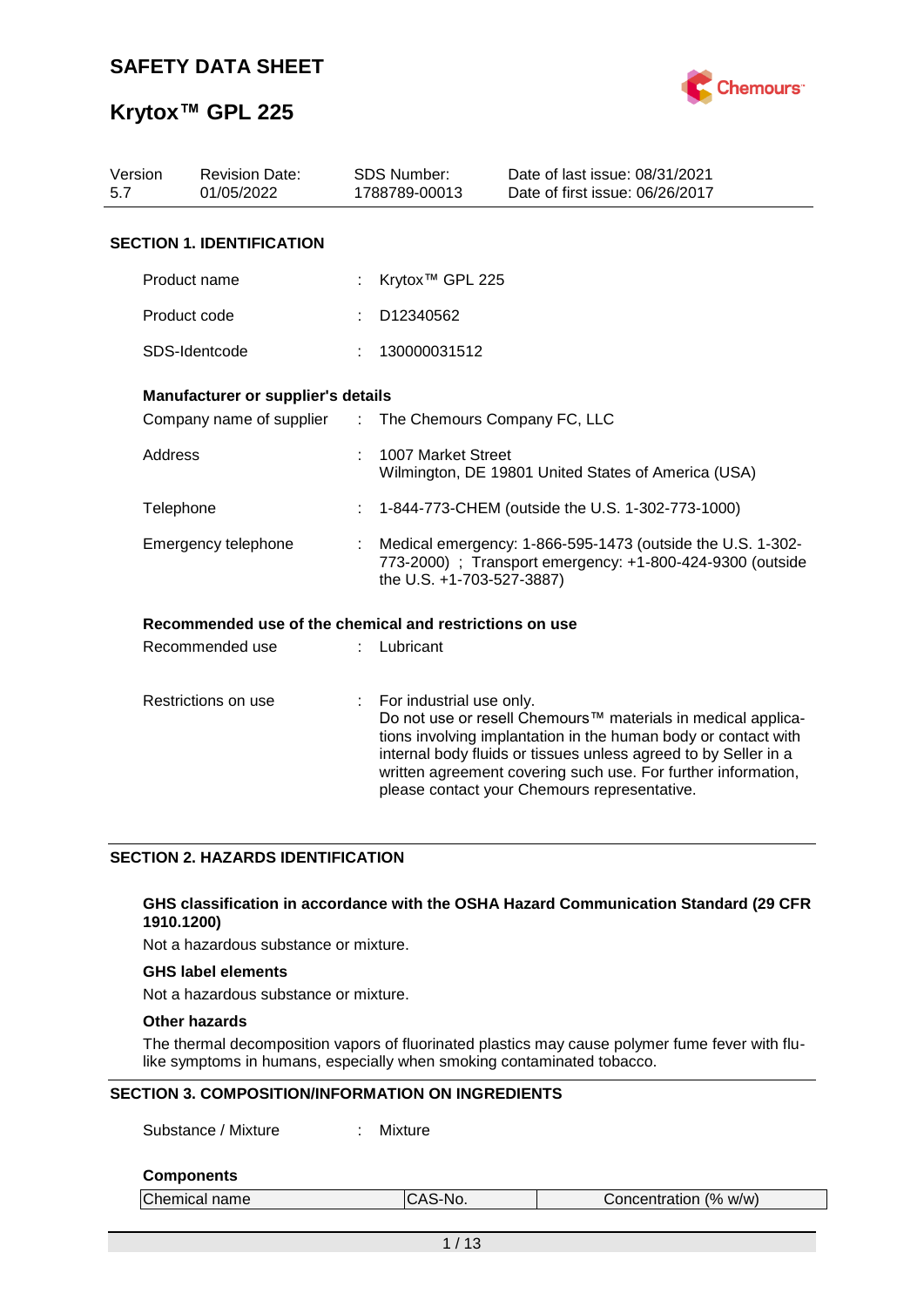

# **Krytox™ GPL 225**

| Version<br>5.7 | <b>Revision Date:</b><br>01/05/2022                                  |   | <b>SDS Number:</b><br>1788789-00013                                                                                                                  |  | Date of last issue: 08/31/2021<br>Date of first issue: 06/26/2017                                                                                                                                      |  |  |
|----------------|----------------------------------------------------------------------|---|------------------------------------------------------------------------------------------------------------------------------------------------------|--|--------------------------------------------------------------------------------------------------------------------------------------------------------------------------------------------------------|--|--|
|                | Sodium nitrite<br>Actual concentration is withheld as a trade secret |   | 7632-00-0                                                                                                                                            |  | $>= 1 - 5$                                                                                                                                                                                             |  |  |
|                | <b>SECTION 4. FIRST AID MEASURES</b>                                 |   |                                                                                                                                                      |  |                                                                                                                                                                                                        |  |  |
|                | If inhaled                                                           |   | If inhaled, remove to fresh air.<br>Get medical attention if symptoms occur.                                                                         |  |                                                                                                                                                                                                        |  |  |
|                | In case of skin contact                                              |   | Wash with water and soap as a precaution.<br>Get medical attention if symptoms occur.                                                                |  |                                                                                                                                                                                                        |  |  |
|                | In case of eye contact                                               |   | Flush eyes with water as a precaution.<br>Get medical attention if irritation develops and persists.                                                 |  |                                                                                                                                                                                                        |  |  |
|                | If swallowed                                                         |   | If swallowed, DO NOT induce vomiting.<br>Get medical attention if symptoms occur.<br>Rinse mouth thoroughly with water.                              |  |                                                                                                                                                                                                        |  |  |
|                | Most important symptoms<br>and effects, both acute and<br>delayed    |   | Irritation<br>Lung edema<br><b>Blurred vision</b><br><b>Discomfort</b><br>Lachrymation<br>Irritation<br>Redness<br>Irritation<br>Shortness of breath |  | Inhalation may provoke the following symptoms:<br>Eye contact may provoke the following symptoms<br>Skin contact may provoke the following symptoms:<br>Inhalation may provoke the following symptoms: |  |  |
|                | Protection of first-aiders                                           | ÷ |                                                                                                                                                      |  | No special precautions are necessary for first aid responders.                                                                                                                                         |  |  |
|                | Notes to physician                                                   |   | Treat symptomatically and supportively.                                                                                                              |  |                                                                                                                                                                                                        |  |  |

## **SECTION 5. FIRE-FIGHTING MEASURES**

| Suitable extinguishing media :           |    | Not applicable<br>Will not burn                                                                                                                         |
|------------------------------------------|----|---------------------------------------------------------------------------------------------------------------------------------------------------------|
| Unsuitable extinguishing<br>media        |    | : Not applicable<br>Will not burn                                                                                                                       |
| Specific hazards during fire<br>fighting | ÷. | Exposure to combustion products may be a hazard to health.                                                                                              |
| Hazardous combustion prod-<br>ucts       | ÷  | Hydrogen fluoride<br>carbonyl fluoride<br>potentially toxic fluorinated compounds<br>aerosolized particulates<br>Carbon oxides<br>Nitrogen oxides (NOx) |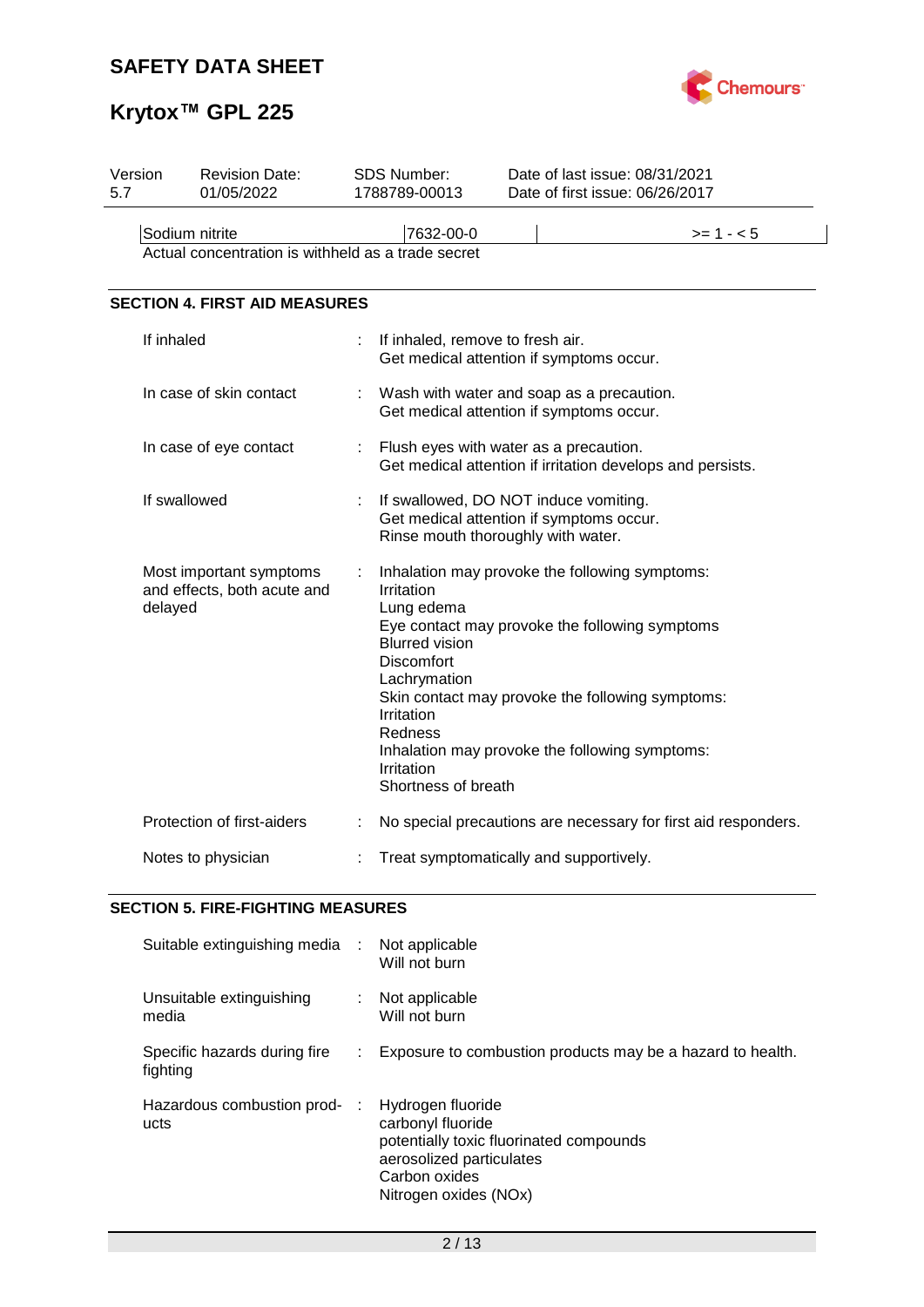

| Version<br>5.7 |                   | <b>Revision Date:</b><br>01/05/2022 | <b>SDS Number:</b><br>1788789-00013   | Date of last issue: 08/31/2021<br>Date of first issue: 06/26/2017                                                                                                                                                              |
|----------------|-------------------|-------------------------------------|---------------------------------------|--------------------------------------------------------------------------------------------------------------------------------------------------------------------------------------------------------------------------------|
|                | ods               | Specific extinguishing meth-        | Metal oxides<br>SO.<br>Evacuate area. | Use extinguishing measures that are appropriate to local cir-<br>cumstances and the surrounding environment.<br>Use water spray to cool unopened containers.<br>Remove undamaged containers from fire area if it is safe to do |
|                | for fire-fighters | Special protective equipment :      | necessary.                            | Wear self-contained breathing apparatus for firefighting if<br>Use personal protective equipment.                                                                                                                              |

## **SECTION 6. ACCIDENTAL RELEASE MEASURES**

| Personal precautions, protec- :<br>tive equipment and emer-<br>gency procedures | Follow safe handling advice (see section 7) and personal pro-<br>tective equipment recommendations (see section 8).                                                                                                                                                                                                                                                                                                                                                                                                                                                                                                                                                    |
|---------------------------------------------------------------------------------|------------------------------------------------------------------------------------------------------------------------------------------------------------------------------------------------------------------------------------------------------------------------------------------------------------------------------------------------------------------------------------------------------------------------------------------------------------------------------------------------------------------------------------------------------------------------------------------------------------------------------------------------------------------------|
| Environmental precautions                                                       | Avoid release to the environment.<br>Prevent further leakage or spillage if safe to do so.<br>Retain and dispose of contaminated wash water.<br>Local authorities should be advised if significant spillages<br>cannot be contained.                                                                                                                                                                                                                                                                                                                                                                                                                                   |
| Methods and materials for<br>containment and cleaning up                        | Soak up with inert absorbent material.<br>For large spills, provide diking or other appropriate contain-<br>ment to keep material from spreading. If diked material can be<br>pumped, store recovered material in appropriate container.<br>Clean up remaining materials from spill with suitable absor-<br>bent.<br>Local or national regulations may apply to releases and dispo-<br>sal of this material, as well as those materials and items em-<br>ployed in the cleanup of releases. You will need to determine<br>which regulations are applicable.<br>Sections 13 and 15 of this SDS provide information regarding<br>certain local or national requirements. |

### **SECTION 7. HANDLING AND STORAGE**

| <b>Technical measures</b>   | See Engineering measures under EXPOSURE<br>CONTROLS/PERSONAL PROTECTION section.                                                                                                                                           |
|-----------------------------|----------------------------------------------------------------------------------------------------------------------------------------------------------------------------------------------------------------------------|
| Local/Total ventilation     | Use only with adequate ventilation.                                                                                                                                                                                        |
| Advice on safe handling     | Handle in accordance with good industrial hygiene and safety<br>practice, based on the results of the workplace exposure as-<br>sessment<br>Take care to prevent spills, waste and minimize release to the<br>environment. |
| Conditions for safe storage | Keep in properly labeled containers.<br>Store in accordance with the particular national regulations.                                                                                                                      |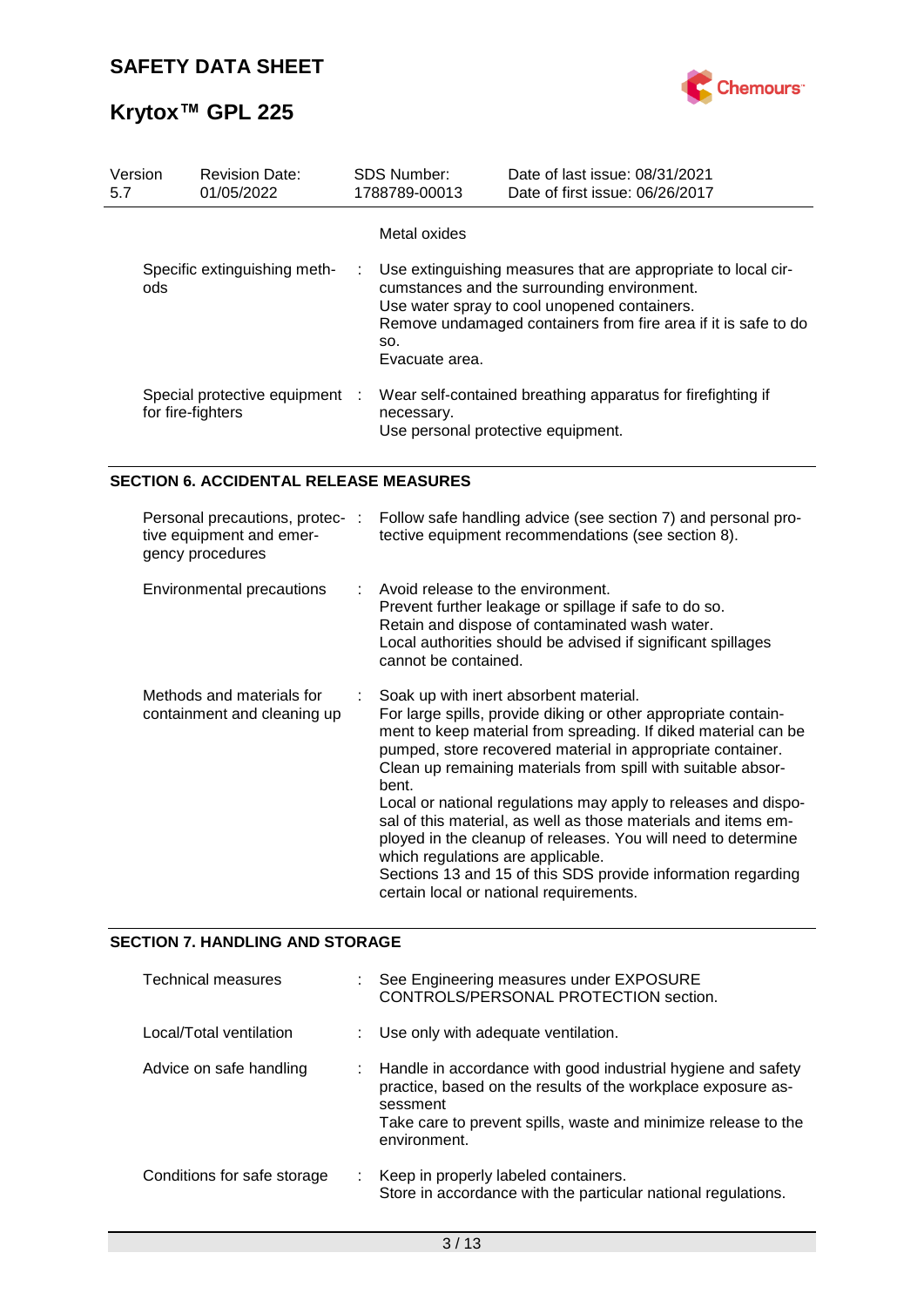

| Version<br>5.7 | <b>Revision Date:</b><br>01/05/2022 |    | SDS Number:<br>1788789-00013 | Date of last issue: 08/31/2021<br>Date of first issue: 06/26/2017 |
|----------------|-------------------------------------|----|------------------------------|-------------------------------------------------------------------|
|                | Materials to avoid                  |    |                              | : No special restrictions on storage with other products.         |
| age stability  | Further information on stor-        | ÷. |                              | No decomposition if stored and applied as directed.               |

## **SECTION 8. EXPOSURE CONTROLS/PERSONAL PROTECTION**

### **Ingredients with workplace control parameters**

Contains no substances with occupational exposure limit values.

## **Occupational exposure limits of decomposition products**

| Components          | CAS-No.   | Value type<br>(Form of<br>exposure) | Control parame-<br>ters / Permissible<br>concentration | <b>Basis</b>     |
|---------------------|-----------|-------------------------------------|--------------------------------------------------------|------------------|
| Hydrofluoric acid   | 7664-39-3 | <b>TWA</b>                          | $0.5$ ppm<br>(Fluorine)                                | <b>ACGIH</b>     |
|                     |           | $\mathsf{C}$                        | 2 ppm<br>(Fluorine)                                    | <b>ACGIH</b>     |
|                     |           | $\overline{C}$                      | 6 ppm<br>$5$ mg/m <sup>3</sup>                         | <b>NIOSH REL</b> |
|                     |           | <b>TWA</b>                          | 3 ppm<br>$2.5$ mg/m <sup>3</sup>                       | <b>NIOSH REL</b> |
|                     |           | <b>TWA</b>                          | 3 ppm                                                  | OSHA Z-2         |
| Carbonyl difluoride | 353-50-4  | <b>TWA</b>                          | 2 ppm                                                  | <b>ACGIH</b>     |
|                     |           | <b>STEL</b>                         | 5 ppm                                                  | <b>ACGIH</b>     |
|                     |           | <b>TWA</b>                          | 2 ppm<br>$5 \text{ mg/m}^3$                            | <b>NIOSH REL</b> |
|                     |           | <b>ST</b>                           | 5 ppm<br>$15$ mg/m <sup>3</sup>                        | <b>NIOSH REL</b> |
| Carbon dioxide      | 124-38-9  | <b>TWA</b>                          | 5,000 ppm                                              | <b>ACGIH</b>     |
|                     |           | <b>STEL</b>                         | 30,000 ppm                                             | <b>ACGIH</b>     |
|                     |           | <b>TWA</b>                          | 5,000 ppm<br>$9,000$ mg/m <sup>3</sup>                 | <b>NIOSH REL</b> |
|                     |           | <b>ST</b>                           | 30,000 ppm<br>54,000 mg/m <sup>3</sup>                 | <b>NIOSH REL</b> |
|                     |           | <b>TWA</b>                          | 5,000 ppm<br>$9,000$ mg/m <sup>3</sup>                 | OSHA Z-1         |
| Carbon monoxide     | 630-08-0  | <b>TWA</b>                          | 25 ppm                                                 | <b>ACGIH</b>     |
|                     |           | <b>TWA</b>                          | 35 ppm<br>$40$ mg/m <sup>3</sup>                       | <b>NIOSH REL</b> |
|                     |           | $\mathsf{C}$                        | 200 ppm<br>229 mg/m <sup>3</sup>                       | <b>NIOSH REL</b> |
|                     |           | <b>TWA</b>                          | 50 ppm<br>55 mg/m <sup>3</sup>                         | OSHA Z-1         |

**Engineering measures** : Processing may form hazardous compounds (see section 10).

Ensure adequate ventilation, especially in confined areas.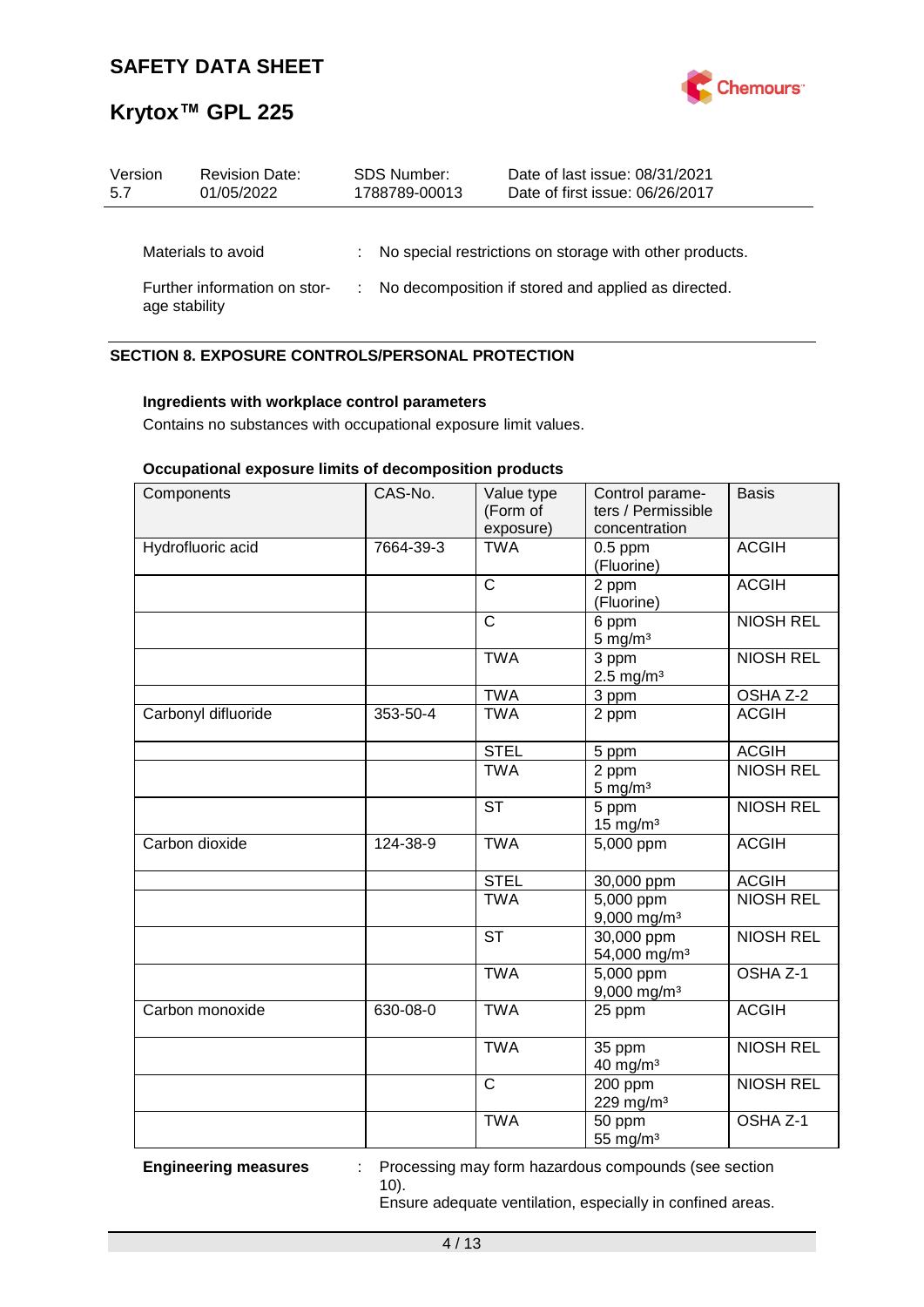

| Version<br>5.7         | <b>Revision Date:</b><br>01/05/2022 | SDS Number:<br>1788789-00013                                                                                                                                                                                                                                                                                                                                                                                                                                                                                                                                                                                                                                                                             | Date of last issue: 08/31/2021<br>Date of first issue: 06/26/2017                                                                                                                                                 |  |
|------------------------|-------------------------------------|----------------------------------------------------------------------------------------------------------------------------------------------------------------------------------------------------------------------------------------------------------------------------------------------------------------------------------------------------------------------------------------------------------------------------------------------------------------------------------------------------------------------------------------------------------------------------------------------------------------------------------------------------------------------------------------------------------|-------------------------------------------------------------------------------------------------------------------------------------------------------------------------------------------------------------------|--|
|                        |                                     |                                                                                                                                                                                                                                                                                                                                                                                                                                                                                                                                                                                                                                                                                                          | Minimize workplace exposure concentrations.                                                                                                                                                                       |  |
|                        | Personal protective equipment       |                                                                                                                                                                                                                                                                                                                                                                                                                                                                                                                                                                                                                                                                                                          |                                                                                                                                                                                                                   |  |
| Respiratory protection |                                     | General and local exhaust ventilation is recommended to<br>maintain vapor exposures below recommended limits. Where<br>concentrations are above recommended limits or are<br>unknown, appropriate respiratory protection should be worn.<br>Follow OSHA respirator regulations (29 CFR 1910.134) and<br>use NIOSH/MSHA approved respirators. Protection provided<br>by air purifying respirators against exposure to any hazar-<br>dous chemical is limited. Use a positive pressure air supplied<br>respirator if there is any potential for uncontrolled release,<br>exposure levels are unknown, or any other circumstance<br>where air purifying respirators may not provide adequate<br>protection. |                                                                                                                                                                                                                   |  |
|                        | Hand protection                     |                                                                                                                                                                                                                                                                                                                                                                                                                                                                                                                                                                                                                                                                                                          |                                                                                                                                                                                                                   |  |
|                        | Remarks                             |                                                                                                                                                                                                                                                                                                                                                                                                                                                                                                                                                                                                                                                                                                          | Wash hands before breaks and at the end of workday.                                                                                                                                                               |  |
|                        | Eye protection                      | Safety glasses                                                                                                                                                                                                                                                                                                                                                                                                                                                                                                                                                                                                                                                                                           | Wear the following personal protective equipment:                                                                                                                                                                 |  |
|                        | Skin and body protection            |                                                                                                                                                                                                                                                                                                                                                                                                                                                                                                                                                                                                                                                                                                          | Skin should be washed after contact.                                                                                                                                                                              |  |
|                        | Hygiene measures                    | king place.                                                                                                                                                                                                                                                                                                                                                                                                                                                                                                                                                                                                                                                                                              | If exposure to chemical is likely during typical use, provide<br>eye flushing systems and safety showers close to the wor-<br>When using do not eat, drink or smoke.<br>Wash contaminated clothing before re-use. |  |

## **SECTION 9. PHYSICAL AND CHEMICAL PROPERTIES**

| Appearance                                                     |    | Grease            |
|----------------------------------------------------------------|----|-------------------|
| Color                                                          | ٠. | white             |
| Odor                                                           |    | odorless          |
| Odor Threshold                                                 |    | No data available |
| рH                                                             |    | : 7               |
| Melting point/freezing point : 608 °F / 320 °C                 |    |                   |
| Initial boiling point and boiling : No data available<br>range |    |                   |
| Flash point                                                    |    | Not applicable    |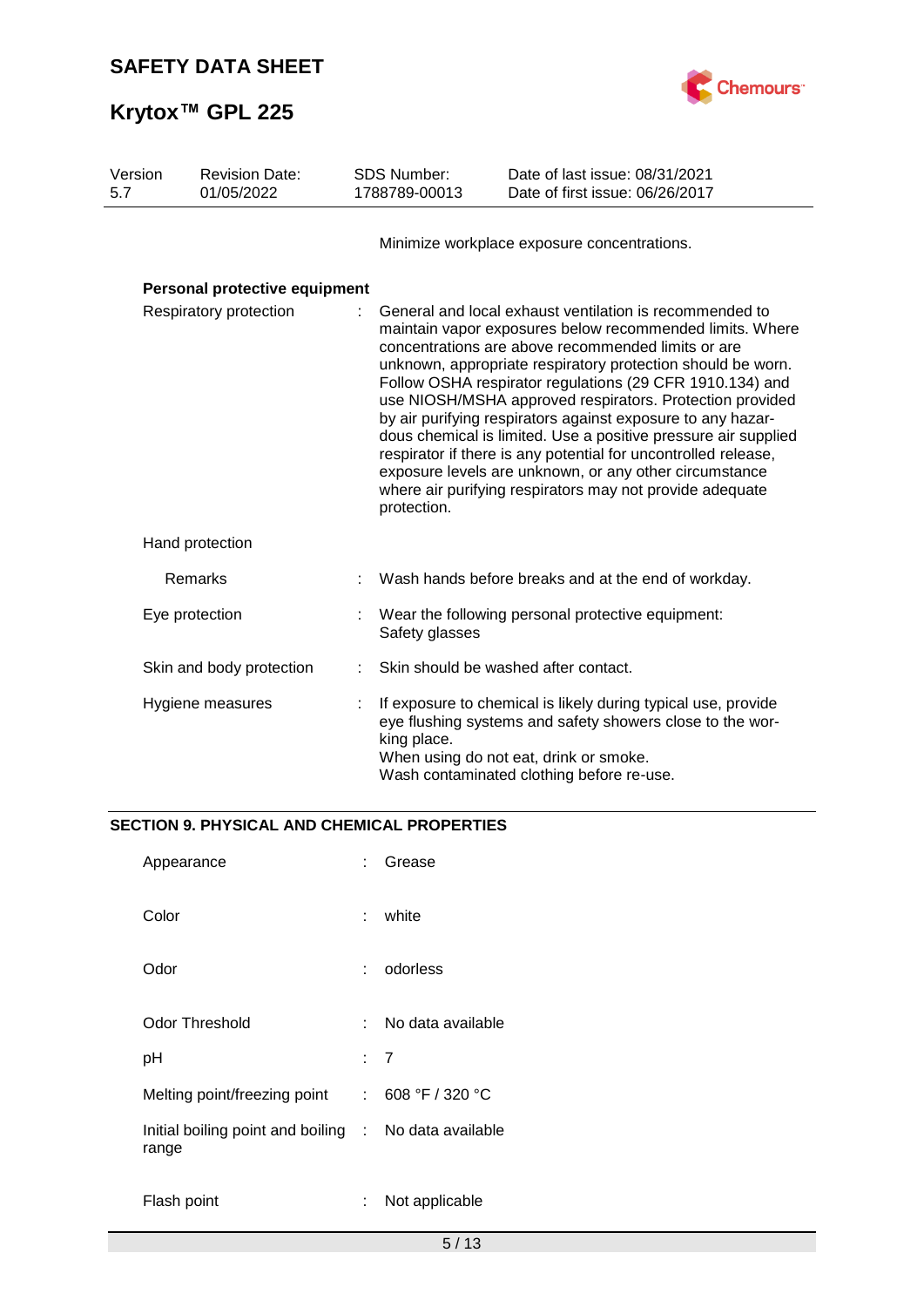

# **Krytox™ GPL 225**

| 5.7 | <b>Revision Date:</b><br>Version<br>01/05/2022      |           | SDS Number:<br>1788789-00013 | Date of last issue: 08/31/2021<br>Date of first issue: 06/26/2017 |
|-----|-----------------------------------------------------|-----------|------------------------------|-------------------------------------------------------------------|
|     |                                                     |           |                              |                                                                   |
|     | Evaporation rate                                    | ÷.        | Not applicable               |                                                                   |
|     | Flammability (solid, gas)                           |           | Will not burn                |                                                                   |
|     | Upper explosion limit / Upper<br>flammability limit | ÷.        | No data available            |                                                                   |
|     | Lower explosion limit / Lower<br>flammability limit | $\sim$ 1. | No data available            |                                                                   |
|     | Vapor pressure                                      |           | Not applicable               |                                                                   |
|     | Relative vapor density                              |           | Not applicable               |                                                                   |
|     | Relative density                                    |           | 1.89 - 1.93 (75 °F / 24 °C)  |                                                                   |
|     | Solubility(ies)<br>Water solubility                 | t.        | insoluble                    |                                                                   |
|     | Partition coefficient: n-<br>octanol/water          |           | Not applicable               |                                                                   |
|     | Autoignition temperature                            |           | No data available            |                                                                   |
|     | Decomposition temperature                           | ÷         | 608 °F / 320 °C              |                                                                   |
|     | Viscosity<br>Viscosity, kinematic                   |           | Not applicable               |                                                                   |
|     | <b>Explosive properties</b>                         |           | Not explosive                |                                                                   |
|     | Oxidizing properties                                |           |                              | The substance or mixture is not classified as oxidizing.          |
|     | Particle size                                       |           | No data available            |                                                                   |
|     |                                                     |           |                              |                                                                   |

## **SECTION 10. STABILITY AND REACTIVITY**

| Reactivity                                                                           | ÷. | Not classified as a reactivity hazard.                                       |  |  |  |
|--------------------------------------------------------------------------------------|----|------------------------------------------------------------------------------|--|--|--|
| Chemical stability                                                                   | ÷  | Stable under normal conditions.                                              |  |  |  |
| Possibility of hazardous reac-<br>tions                                              | ÷  | Hazardous decomposition products will be formed at elevated<br>temperatures. |  |  |  |
| Conditions to avoid                                                                  | ÷  | None known.                                                                  |  |  |  |
| Incompatible materials                                                               | ÷  | None.                                                                        |  |  |  |
| Hazardous decomposition products<br>Thermal decomposition<br>Hydrofluoric acid<br>÷. |    |                                                                              |  |  |  |

Carbonyl difluoride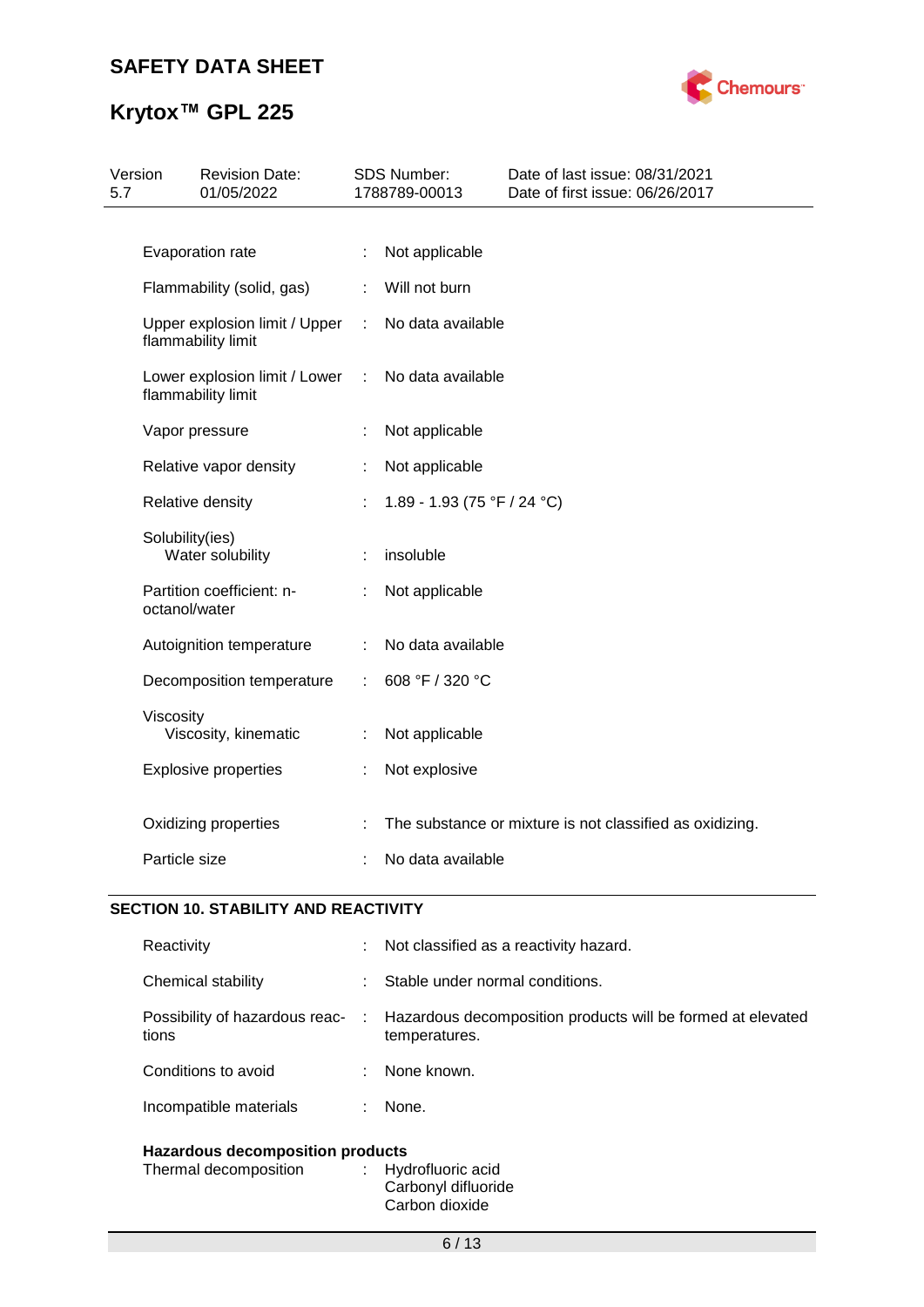

# **Krytox™ GPL 225**

| Version<br>5.7   | <b>Revision Date:</b><br>01/05/2022                      | <b>SDS Number:</b><br>1788789-00013                  | Date of last issue: 08/31/2021<br>Date of first issue: 06/26/2017 |
|------------------|----------------------------------------------------------|------------------------------------------------------|-------------------------------------------------------------------|
|                  |                                                          | Carbon monoxide                                      |                                                                   |
|                  | <b>SECTION 11. TOXICOLOGICAL INFORMATION</b>             |                                                      |                                                                   |
|                  | Information on likely routes of exposure                 |                                                      |                                                                   |
|                  | Skin contact                                             |                                                      |                                                                   |
| Ingestion        |                                                          |                                                      |                                                                   |
|                  | Eye contact                                              |                                                      |                                                                   |
|                  | <b>Acute toxicity</b>                                    |                                                      |                                                                   |
|                  | Not classified based on available information.           |                                                      |                                                                   |
| <b>Product:</b>  |                                                          |                                                      |                                                                   |
|                  | Acute oral toxicity                                      | ÷<br>icity                                           | Assessment: The substance or mixture has no acute oral tox-       |
|                  | Acute inhalation toxicity                                | ÷                                                    | Acute toxicity estimate: > 200 mg/l                               |
|                  |                                                          | Exposure time: 4 h                                   |                                                                   |
|                  | Test atmosphere: dust/mist<br>Method: Calculation method |                                                      |                                                                   |
|                  | Components:                                              |                                                      |                                                                   |
|                  | Sodium nitrite:                                          |                                                      |                                                                   |
|                  | Acute oral toxicity                                      | LD50 (Rat): 180 mg/kg<br>÷                           |                                                                   |
|                  | Acute inhalation toxicity                                | LC50 (Rat): 5.5 mg/l<br>÷                            |                                                                   |
|                  |                                                          | Exposure time: 4 h                                   |                                                                   |
|                  |                                                          | Test atmosphere: dust/mist                           |                                                                   |
|                  | <b>Skin corrosion/irritation</b>                         |                                                      |                                                                   |
|                  | Not classified based on available information.           |                                                      |                                                                   |
|                  | <b>Components:</b>                                       |                                                      |                                                                   |
|                  | Sodium nitrite:                                          |                                                      |                                                                   |
| <b>Species</b>   |                                                          | Rabbit                                               |                                                                   |
| Method<br>Result |                                                          | <b>OECD Test Guideline 404</b><br>No skin irritation |                                                                   |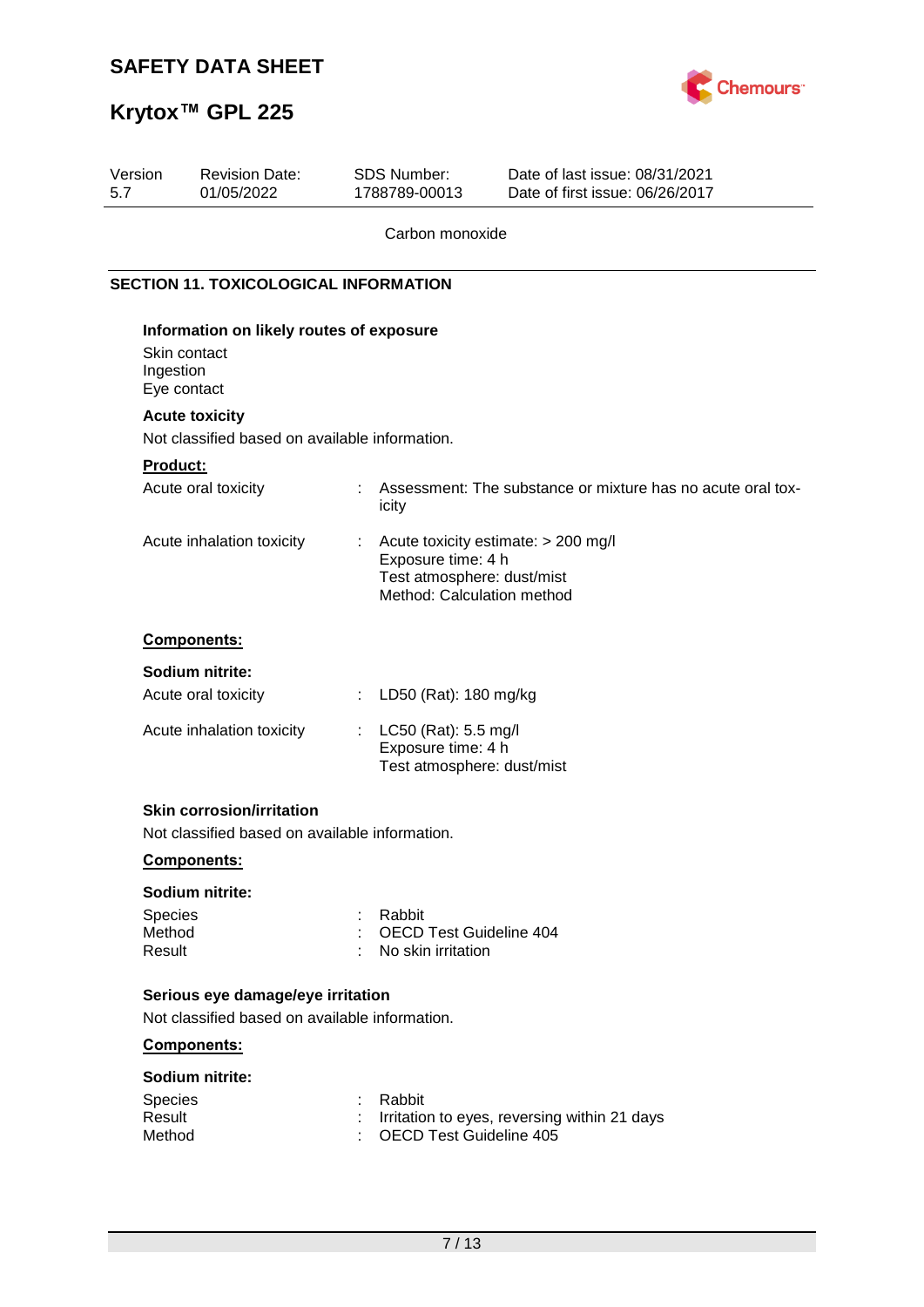

| Version<br>5.7 | 01/05/2022                                                     | <b>Revision Date:</b>                          | <b>SDS Number:</b><br>1788789-00013                      | Date of last issue: 08/31/2021<br>Date of first issue: 06/26/2017                                                                           |
|----------------|----------------------------------------------------------------|------------------------------------------------|----------------------------------------------------------|---------------------------------------------------------------------------------------------------------------------------------------------|
|                |                                                                | Respiratory or skin sensitization              |                                                          |                                                                                                                                             |
|                | <b>Skin sensitization</b>                                      | Not classified based on available information. |                                                          |                                                                                                                                             |
|                | <b>Respiratory sensitization</b>                               | Not classified based on available information. |                                                          |                                                                                                                                             |
|                | Germ cell mutagenicity                                         | Not classified based on available information. |                                                          |                                                                                                                                             |
|                | Components:                                                    |                                                |                                                          |                                                                                                                                             |
|                | Sodium nitrite:                                                |                                                |                                                          |                                                                                                                                             |
|                | Genotoxicity in vitro                                          |                                                | Result: positive                                         | Test Type: Bacterial reverse mutation assay (AMES)                                                                                          |
|                |                                                                |                                                | Result: positive                                         | Test Type: In vitro mammalian cell gene mutation test                                                                                       |
|                | Genotoxicity in vivo                                           |                                                | cytogenetic assay)<br>Species: Mouse<br>Result: negative | Test Type: Mammalian erythrocyte micronucleus test (in vivo<br>Application Route: Intraperitoneal injection                                 |
|                |                                                                |                                                | cytogenetic assay)<br>Species: Rat<br>Result: negative   | Test Type: Mammalian erythrocyte micronucleus test (in vivo<br>Application Route: Intraperitoneal injection                                 |
|                | Carcinogenicity                                                | Not classified based on available information. |                                                          |                                                                                                                                             |
|                | <b>Components:</b>                                             |                                                |                                                          |                                                                                                                                             |
|                | Sodium nitrite:                                                |                                                |                                                          |                                                                                                                                             |
|                | Species<br><b>Application Route</b><br>Exposure time<br>Result |                                                | Rat<br>Ingestion<br>2 Years<br>negative                  |                                                                                                                                             |
|                | <b>IARC</b>                                                    | Sodium nitrite                                 | Group 2A: Probably carcinogenic to humans                | 7632-00-0<br>(nitrite (ingested) under conditions that result in endogenous nitrosation)                                                    |
|                | <b>OSHA</b>                                                    |                                                | on OSHA's list of regulated carcinogens.                 | No component of this product present at levels greater than or equal to 0.1% is                                                             |
|                | <b>NTP</b>                                                     |                                                |                                                          | No ingredient of this product present at levels greater than or equal to 0.1% is<br>identified as a known or anticipated carcinogen by NTP. |
|                |                                                                |                                                |                                                          |                                                                                                                                             |

## **Reproductive toxicity**

Not classified based on available information.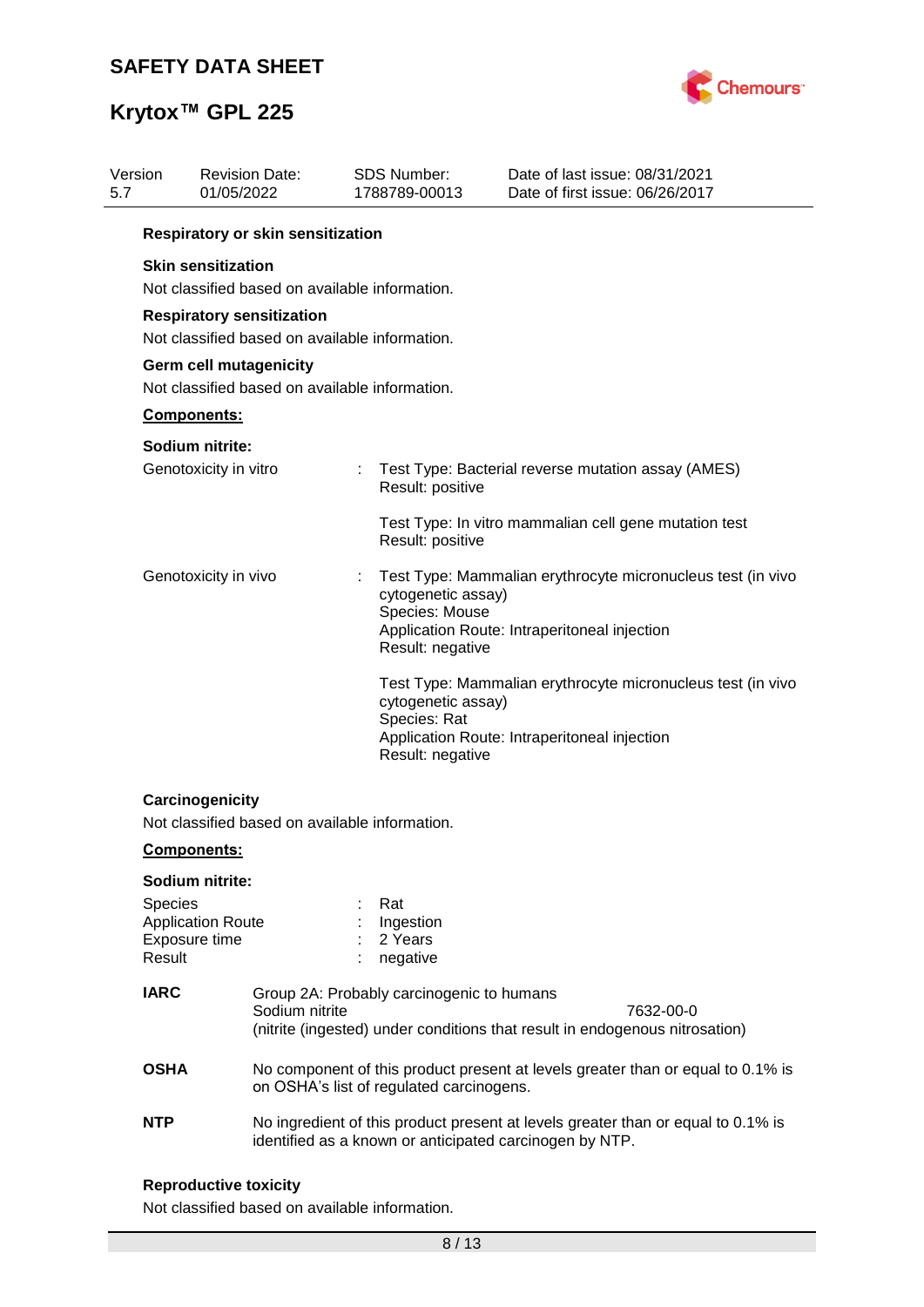

| Version<br>5.7                 | <b>Revision Date:</b><br>01/05/2022                                             |            | SDS Number:<br>1788789-00013                                       | Date of last issue: 08/31/2021<br>Date of first issue: 06/26/2017 |
|--------------------------------|---------------------------------------------------------------------------------|------------|--------------------------------------------------------------------|-------------------------------------------------------------------|
|                                | Components:                                                                     |            |                                                                    |                                                                   |
|                                | Sodium nitrite:                                                                 |            |                                                                    |                                                                   |
|                                | Effects on fertility                                                            |            | Species: Mouse<br>Application Route: Ingestion<br>Result: negative | Test Type: Two-generation reproduction toxicity study             |
|                                | Effects on fetal development                                                    | ÷.         | Species: Rat<br>Application Route: Ingestion<br>Result: negative   | Test Type: Embryo-fetal development                               |
|                                | <b>STOT-single exposure</b><br>Not classified based on available information.   |            |                                                                    |                                                                   |
|                                | <b>STOT-repeated exposure</b><br>Not classified based on available information. |            |                                                                    |                                                                   |
|                                | <b>Repeated dose toxicity</b>                                                   |            |                                                                    |                                                                   |
|                                | Components:                                                                     |            |                                                                    |                                                                   |
|                                | Sodium nitrite:                                                                 |            |                                                                    |                                                                   |
| <b>Species</b><br><b>NOAEL</b> | <b>Application Route</b><br>Exposure time                                       |            | Rat<br>10 mg/kg<br>Ingestion<br>2y                                 |                                                                   |
|                                | <b>Aspiration toxicity</b><br>Not classified based on available information.    |            |                                                                    |                                                                   |
|                                | <b>SECTION 12. ECOLOGICAL INFORMATION</b>                                       |            |                                                                    |                                                                   |
|                                | <b>Ecotoxicity</b>                                                              |            |                                                                    |                                                                   |
|                                | Components:                                                                     |            |                                                                    |                                                                   |
|                                |                                                                                 |            |                                                                    |                                                                   |
|                                | Sodium nitrite:<br>Toxicity to fish                                             | ÷          | Exposure time: 96 h                                                | LC50 (Oncorhynchus mykiss (rainbow trout)): 0.54 mg/l             |
|                                | Toxicity to daphnia and other<br>aquatic invertebrates                          | $\sim 100$ | Exposure time: 48 h<br>Method: OECD Test Guideline 202             | EC50 (Daphnia magna (Water flea)): 15.4 mg/l                      |
| plants                         | Toxicity to algae/aquatic                                                       |            | 100 mg/l<br>Exposure time: 72 h<br>Method: OECD Test Guideline 201 | EC50 (Scenedesmus capricornutum (fresh water algae)): >           |
|                                |                                                                                 |            | mg/l<br>Exposure time: 72 h                                        | NOEC (Scenedesmus capricornutum (fresh water algae)): 100         |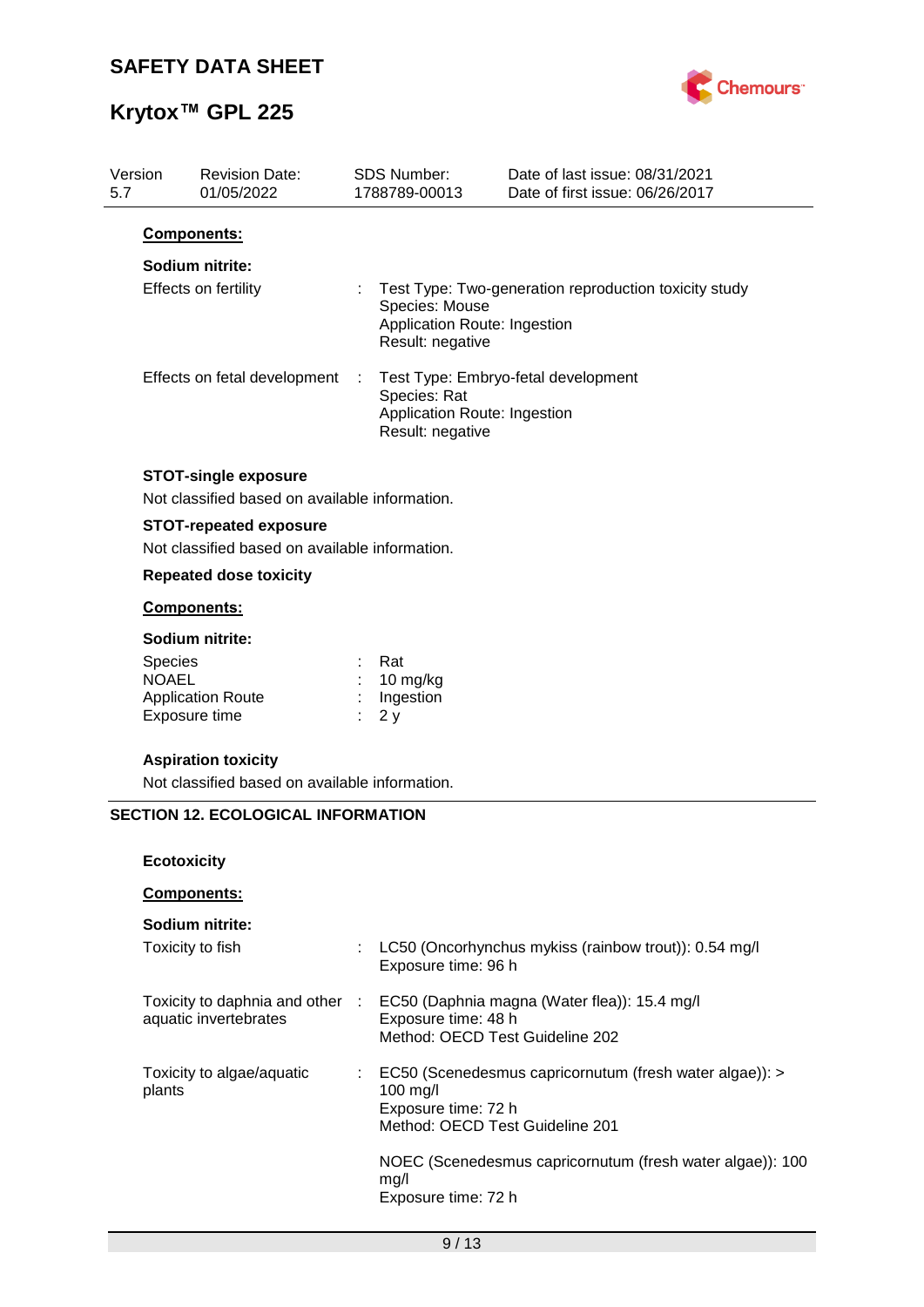

| Version<br>5.7 |              | <b>Revision Date:</b><br>01/05/2022                              |        | <b>SDS Number:</b><br>1788789-00013     | Date of last issue: 08/31/2021<br>Date of first issue: 06/26/2017         |
|----------------|--------------|------------------------------------------------------------------|--------|-----------------------------------------|---------------------------------------------------------------------------|
|                |              |                                                                  |        |                                         | Method: OECD Test Guideline 201                                           |
|                | icity)       | Toxicity to fish (Chronic tox-                                   | i tirk | Exposure time: 30 d                     | NOEC (Cyprinus carpio (Carp)): 21 mg/l<br>Method: OECD Test Guideline 210 |
|                | ic toxicity) | Toxicity to daphnia and other :<br>aquatic invertebrates (Chron- |        | Exposure time: 80 d                     | NOEC (Penaeid Shrimp): 9.86 mg/l                                          |
|                |              | Toxicity to microorganisms                                       |        | : EC50: 281 mg/l<br>Exposure time: 48 h |                                                                           |
|                |              | <b>Persistence and degradability</b><br>No data available        |        |                                         |                                                                           |
|                |              | <b>Bioaccumulative potential</b><br>No data available            |        |                                         |                                                                           |
|                |              | <b>Mobility in soil</b><br>No data available                     |        |                                         |                                                                           |
|                |              | Other adverse effects<br>No data available                       |        |                                         |                                                                           |
|                |              | <b>SECTION 13. DISPOSAL CONSIDERATIONS</b>                       |        |                                         |                                                                           |

#### **Disposal methods**

| Waste from residues    | : Dispose of in accordance with local regulations.                                                                                                             |
|------------------------|----------------------------------------------------------------------------------------------------------------------------------------------------------------|
| Contaminated packaging | Empty containers should be taken to an approved waste<br>handling site for recycling or disposal.<br>If not otherwise specified: Dispose of as unused product. |

### **SECTION 14. TRANSPORT INFORMATION**

#### **International Regulations**

#### **UNRTDG**

Not regulated as a dangerous good

**IATA-DGR** Not regulated as a dangerous good

#### **IMDG-Code**

Not regulated as a dangerous good

### **Transport in bulk according to Annex II of MARPOL 73/78 and the IBC Code**

Not applicable for product as supplied.

### **Domestic regulation**

## **49 CFR**

| UN/ID/NA number      | $\therefore$ UN 3077                               |
|----------------------|----------------------------------------------------|
| Proper shipping name | Environmentally hazardous substance, solid, n.o.s. |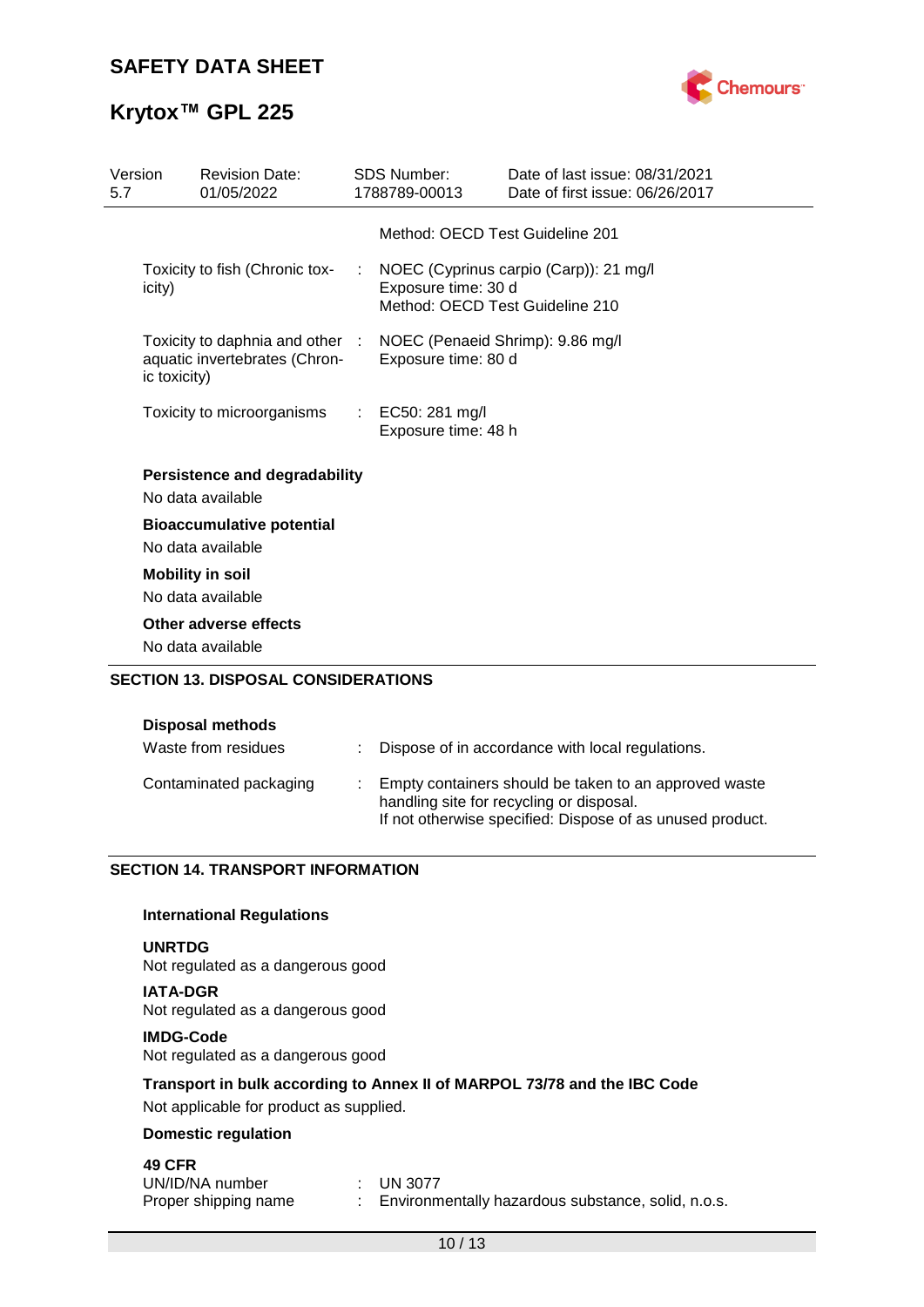

| Version                                                               | <b>Revision Date:</b> | <b>SDS Number:</b>                                                                        | Date of last issue: 08/31/2021                                                             |
|-----------------------------------------------------------------------|-----------------------|-------------------------------------------------------------------------------------------|--------------------------------------------------------------------------------------------|
| 5.7                                                                   | 01/05/2022            | 1788789-00013                                                                             | Date of first issue: 06/26/2017                                                            |
| Class<br>Packing group<br>Labels<br><b>ERG Code</b><br><b>Remarks</b> | Marine pollutant      | (Sodium nitrite)<br>9<br>Ш<br>CLASS <sub>9</sub><br>171<br>no<br>THE REPORTABLE QUANTITY. | THE ABOVE INFORMATION ONLY APPLIES TO PACKAGE<br>SIZES WHERE THE HAZARDOUS SUBSTANCE MEETS |

#### **Special precautions for user**

The transport classification(s) provided herein are for informational purposes only, and solely based upon the properties of the unpackaged material as it is described within this Safety Data Sheet. Transportation classifications may vary by mode of transportation, package sizes, and variations in regional or country regulations.

#### **SECTION 15. REGULATORY INFORMATION**

#### **CERCLA Reportable Quantity**

| Components     | CAS-No.   | Component RQ | Calculated product RQ |
|----------------|-----------|--------------|-----------------------|
|                |           | (lbs)        | (lbs)                 |
| Sodium nitrite | 7632-00-0 | 100          | 5050                  |

#### **SARA 304 Extremely Hazardous Substances Reportable Quantity**

This material does not contain any components with a section 304 EHS RQ.

#### **SARA 302 Extremely Hazardous Substances Threshold Planning Quantity**

This material does not contain any components with a section 302 EHS TPQ.

| SARA 311/312 Hazards | : No SARA Hazards |                                           |                                                                |
|----------------------|-------------------|-------------------------------------------|----------------------------------------------------------------|
| <b>SARA 313</b>      |                   | tablished by SARA Title III, Section 313: | : The following components are subject to reporting levels es- |
|                      | Sodium nitrite    | 7632-00-0                                 | $>= 1 - 5\%$                                                   |

#### **US State Regulations**

#### **Pennsylvania Right To Know**

| Trade secret |
|--------------|
| Trade secret |
| 7632-00-0    |
|              |

#### **California Prop. 65**

WARNING: This product can expose you to chemicals including Pentadecafluorooctanoic acid, which is/are known to the State of California to cause birth defects or other reproductive harm. For more information go to www.P65Warnings.ca.gov. Note to User: This product is not made with PFOA nor is PFOA intentionally present in the product; however, it is possible that PFOA may be present as an impurity at background (environmental) levels.

#### **California List of Hazardous Substances**

Sodium nitrite 7632-00-0

#### **Additional regulatory information**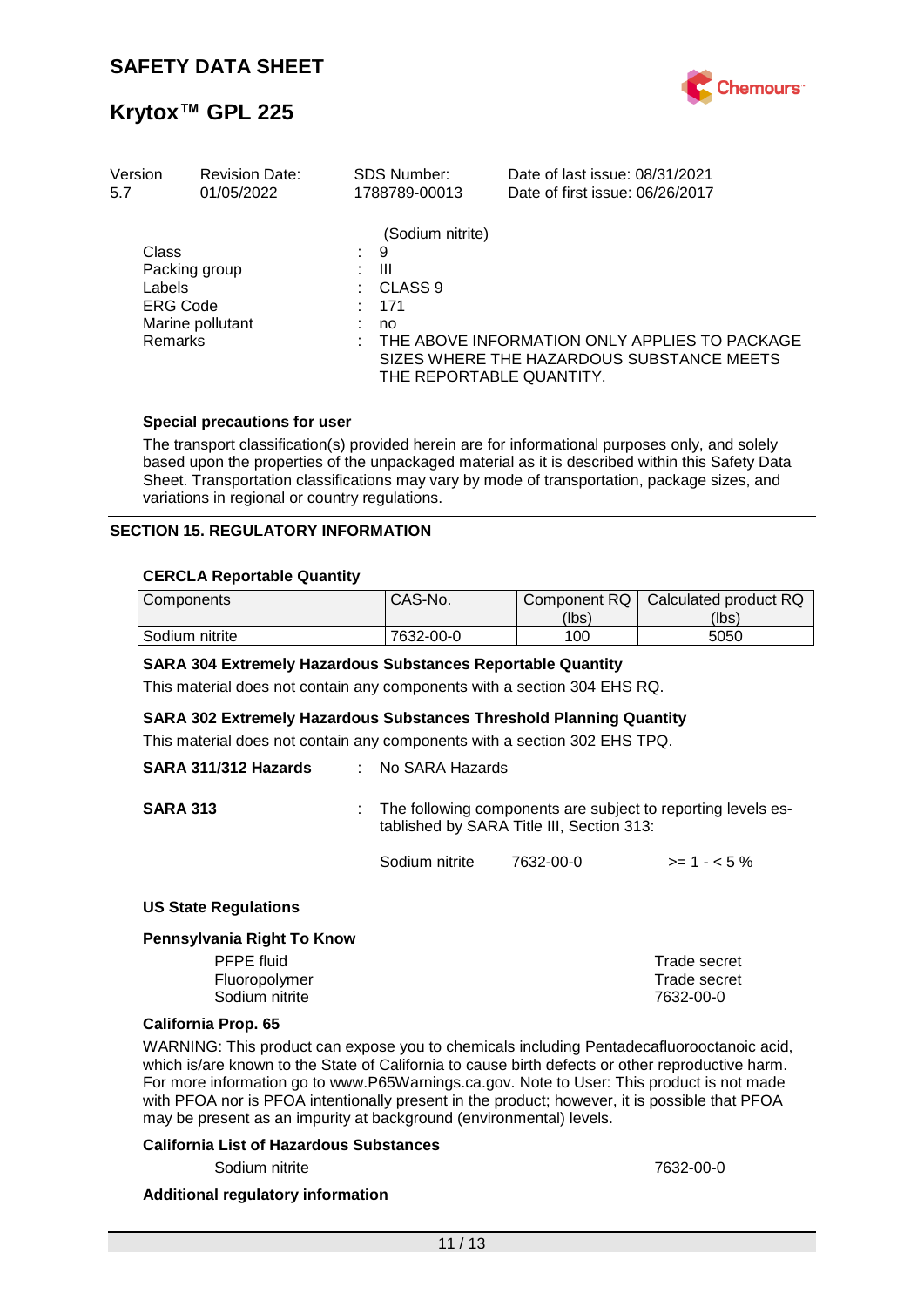

## **Krytox™ GPL 225**

| Version | <b>Revision Date:</b> | SDS Number:   | Date of last issue: 08/31/2021  |  |
|---------|-----------------------|---------------|---------------------------------|--|
| 5.7     | 01/05/2022            | 1788789-00013 | Date of first issue: 06/26/2017 |  |
|         |                       |               |                                 |  |

Sodium nitrite 7632-00-0 The United States Environmental Protection Agency (USEPA) has established a Significant New Use Rule (SNUR) for one of the components in this product.

See 40 CFR § 721.4740

### **SECTION 16. OTHER INFORMATION**





Krytox™ and any associated logos are trademarks or copyrights of The Chemours Company FC, LLC.

Chemours™ and the Chemours Logo are trademarks of The Chemours Company. Before use read Chemours safety information.

For further information contact the local Chemours office or nominated distributors.

| ACGIH                                             | : USA. ACGIH Threshold Limit Values (TLV)                                                                    |
|---------------------------------------------------|--------------------------------------------------------------------------------------------------------------|
| <b>NIOSH REL</b>                                  | : USA. NIOSH Recommended Exposure Limits                                                                     |
| OSHA Z-1                                          | : USA. Occupational Exposure Limits (OSHA) - Table Z-1 Lim-<br>its for Air Contaminants                      |
| OSHA Z-2                                          | : USA. Occupational Exposure Limits (OSHA) - Table Z-2                                                       |
| ACGIH / TWA                                       | : 8-hour, time-weighted average                                                                              |
| <b>ACGIH / STEL</b>                               | : Short-term exposure limit                                                                                  |
| ACGIH / C                                         | : Ceiling limit                                                                                              |
| NIOSH REL / TWA                                   | : Time-weighted average concentration for up to a 10-hour<br>workday during a 40-hour workweek               |
| NIOSH REL / ST                                    | : STEL - 15-minute TWA exposure that should not be exceeded<br>at any time during a workday                  |
| NIOSH REL / C<br>OSHA Z-1 / TWA<br>OSHA Z-2 / TWA | : Ceiling value not be exceeded at any time.<br>8-hour time weighted average<br>8-hour time weighted average |